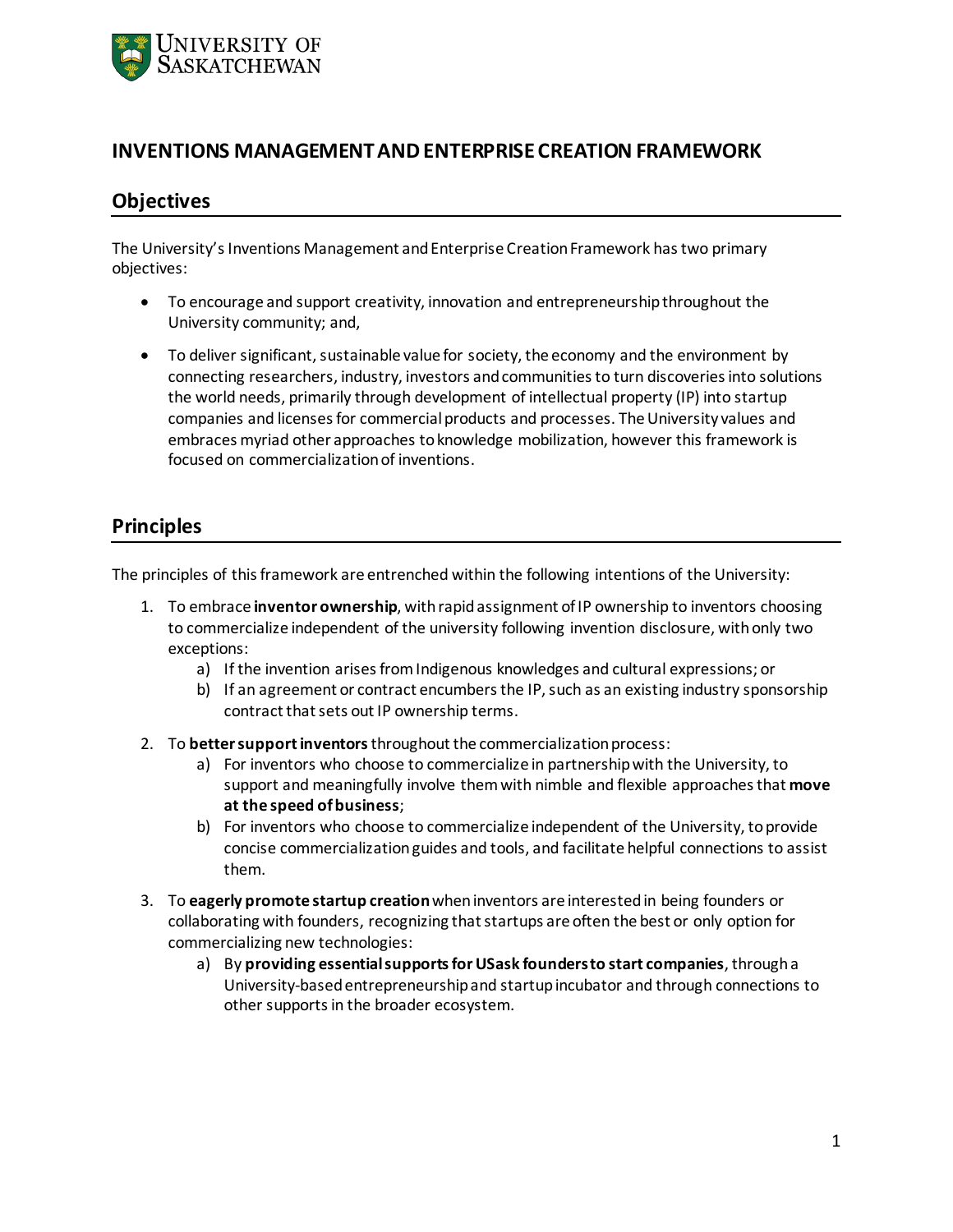

- b) Recognizing that technology used as the platform for startups is often at an early stage of development and closely related to inventors' ongoing research interest, the University understands that **further technology development will often be necessary using University facilities** during the process of technology commercialization; the University works with inventors to accommodate this work and create a plan for timely graduation to external facilities.
- 4. To ensure all partners experience the University as **transparent, consistent, responsive, timely and motivated to make mutually beneficial deals**, including being more **flexible and speedier**in how we deal with industry and other partners on sponsored research andtechnology licenses.
- 5. To **embrace** *manacihitowin*, strengthening bonds of respect, trust and shared benefit through constructive, collaborative processes with Indigenous communities, organizations, entrepreneurs and researchers, including:
	- a) Acknowledging that typical forms of IP protection and mobilization are based on western worldviews, values, legal systems and concepts that are often incompatible with Indigenous knowledges and cultural expressions; and
	- b) Recognizing and **respecting the rights of Indigenous peoples** as set out in Article 31 of the United Nations Declaration on the Rights of Indigenous Peoples: *Indigenous peoples have the right to maintain, control, protect and develop their cultural heritage, traditional knowledge and traditional cultural expressions, as well as the manifestations of their sciences, technologies and cultures, including human and genetic resources, seeds, medicines, knowledge of the properties of fauna and flora, oral traditions, literatures, designs, sports and traditional games and visual and performing arts. They also have the right to maintain, control, protect and develop their intellectual property over such cultural heritage, traditional knowledge and traditional cultural expressions*.
- 6. To **advance equity, diversity and inclusion** by working for equitable involvement of women and Black, Indigenous and People of Colour (BIPOC) in the innovation ecosystem.
- 7. To recognize that the key driver of the University'stechnology-commercialization activities is not revenue generation but rather to **move discoveries out into the world for the benefit of society, the economy and the environment**.
- 8. While revenue generation is not what motivates technology-commercialization activities, to ensure that commercialization revenues are **reinvested to support high-quality research and innovation**.
- 9. To ensure the University is an environment in which ideas can flourish by:
	- a) **Preserving the rights of researchers**, in agreements with research sponsors and technology licensees, to determine the extent and timing of the communication of the results of their work; and
	- b) **Retaining rights to use IP for the purposes of further research, teaching and learning**, throughout all transactions, with the exception of service agreements.